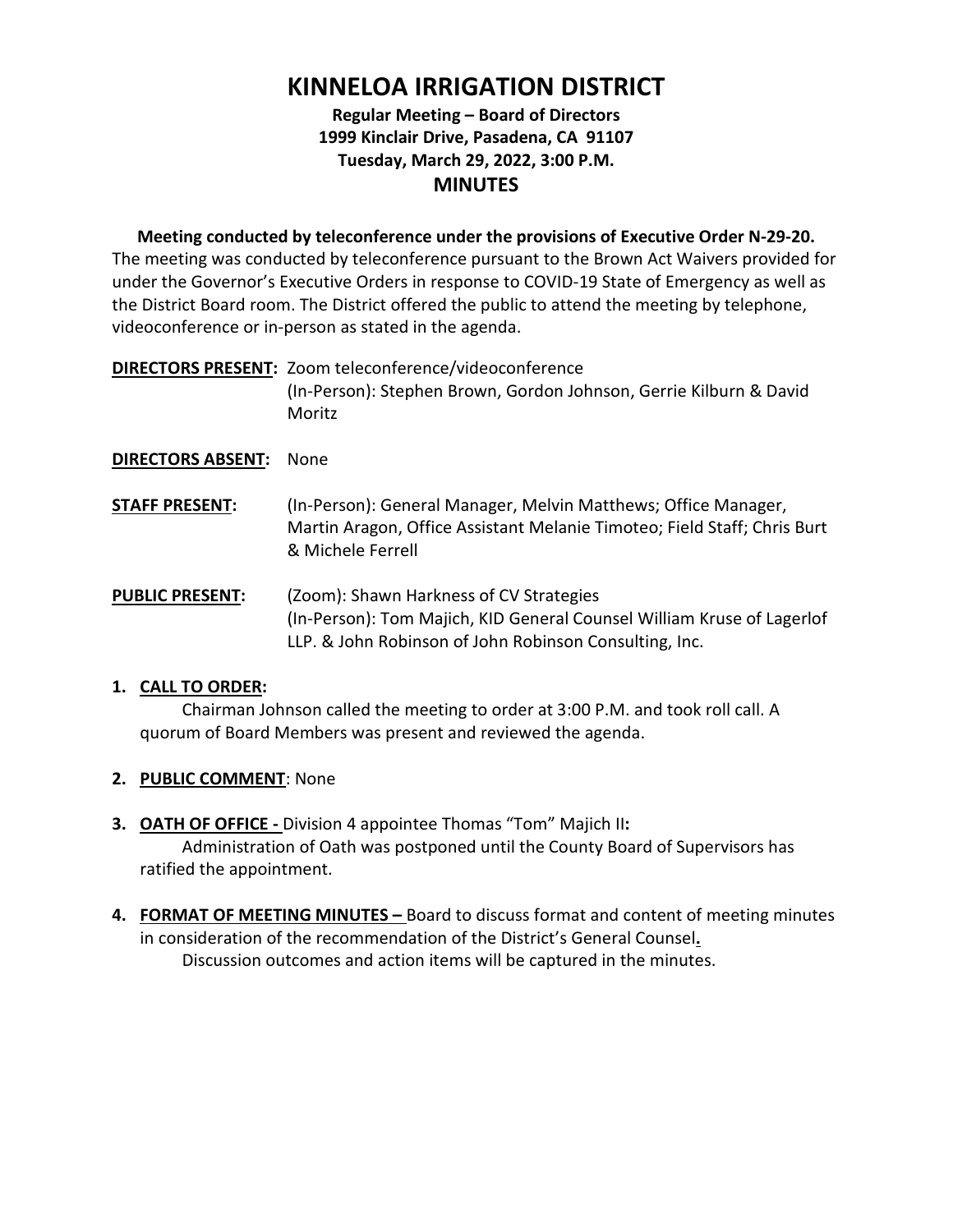#### **5. REVIEW OF MINUTES -** February 15, 2022

Director Brown motioned to substitute the italicized language in item ten for:

*"Discussion outcome:*

*The Delegation of Authority document should include criteria for when the General Manager will designate a member of staff to act on his behalf, for example when the General Manager is on vacation, on medical leave, or away from Southern California. Once the revisions to the Delegation of Authorities document have been completed, it will be presented to the Board for review"* 

 and was seconded by Director Kilburn. Chairman Johnson conducted a roll call vote. Directors Brown, Johnson, Kilburn, and Moritz voted *Aye*

 Director Kilburn motioned to approve the February 15, 2022**,** Minutes for filing with indicated revisions and was seconded by Director Brown. Chairman Johnson conducted a roll call vote. Directors Brown, Johnson, Kilburn, and Moritz voted *Aye*

# **6. REVIEW OF FINANCIAL REPORTS –** January 31, 2022, and February 28,2022**:**

Director Moritz motioned to approve the financial reports for filing and was seconded by Director Brown. Chairman Johnson conducted a roll call vote. Directors Brown, Johnson, Kilburn, and Moritz voted *Aye*.

## **7. GENERAL MANAGER'S REPORT:**

The General Manager presented his report.

## **8. ELECTION OF INDEPENDENT SPECIAL DISTRICT REPRESENTATIVE TO LAFCO**

Director Kilburn motioned to elect E.G., "Jerry" Gladbach as a Voting Member for Special District LAFCO and was seconded by Director Moritz. Chairman Johnson conducted a roll call vote. Directors Kilburn and Director Moritz voted Aye. Directors Brown and Johnson voted nay.

Director Brown motioned that the Board, on behalf of the District, abstain from casting a vote for either of the two candidates for Alternative Member to the Special District LAFCO and was seconded by Director Kilburn. Chairman Johnson conducted a roll call vote. Director Brown, Johnson, Kilburn, and Moritz voted Aye.

The Board decided not to vote in either race.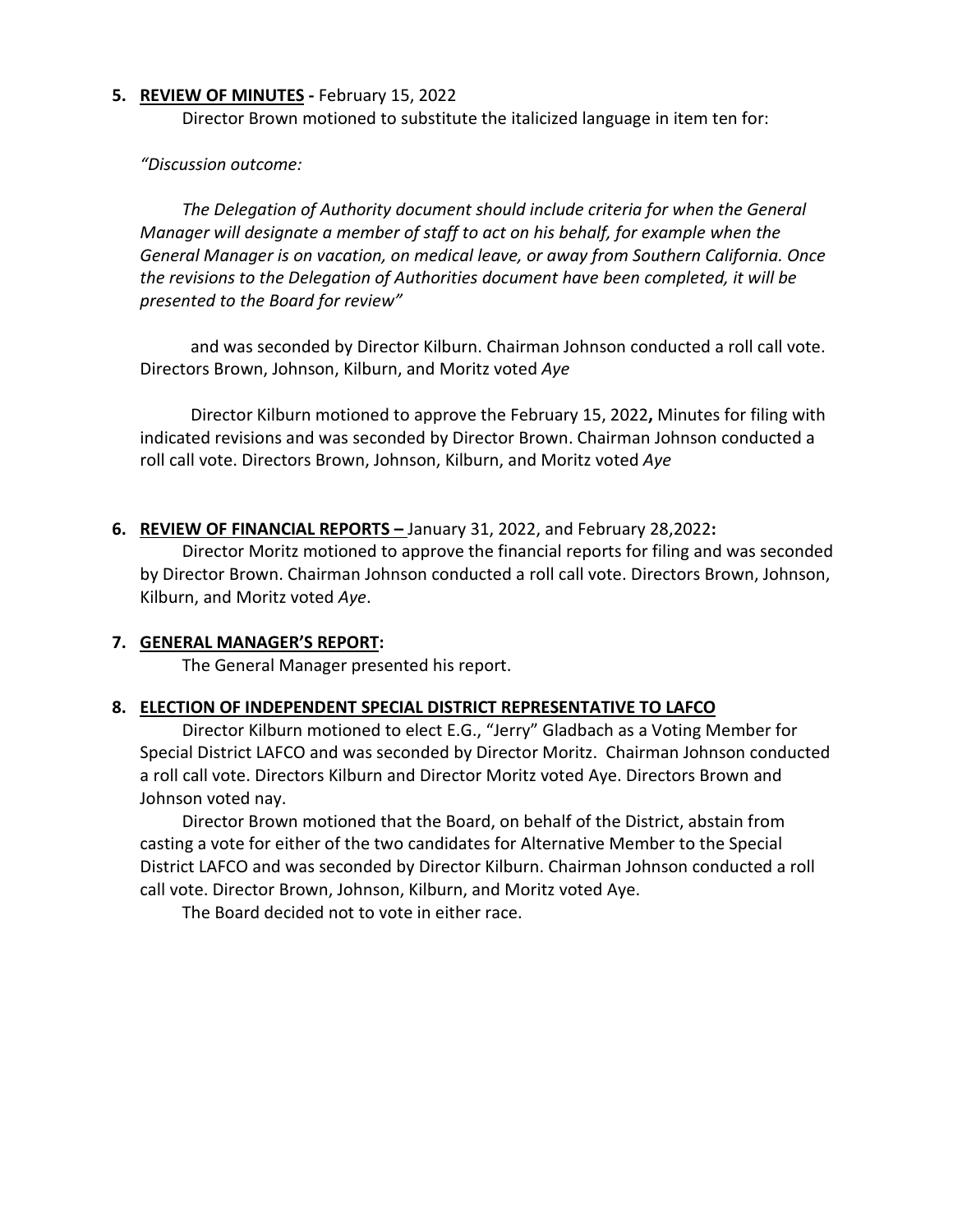## **9. PROJECT UPDATES:**

# *Discussion Outcome*

*A. Customer Outreach*

*Shawn Harkness of CV Strategies will have a report to present at the 4/19/22 Board Meeting. He will discuss the findings from the survey and newsletter distribution.*

*B. System Map Updates From the correspondence between Field Staff and SA Associates, the System Map* 

*Updates are further along than the last update provided at the 2/15/22 meeting. Completion of the System Map Updates remain indefinite.* 

- *C. Emergency Response Plan The Emergency Management Coordinator, Alix Stayton from PWAG, reviewed the draft ERP for the District and found that its contents conformed to what is required for such a document. Alix Stayton, of PWAG, recommended that the District reformat the document contents to conform to ERP's submitted by other PWAG members. The draft ERP will be presented to the Board at the May meeting.*
- *D. Master Plan Revision Draft Technical Memo from consultant. From John Robinson's perspective, because the K.I.D. capital improvement plan (CIP) reflects the information provided by the General Manager, Michele Ferrell, and Chris Burt it is more representative of what is necessary to maintain and improve the system. Chairman Johnson recommended that we perform a failure analysis of the K3 well and review the potential impact of accessory dwelling units (ADU).*

*Director Brown cited future water supply as the overriding priority. Chairman Johnson questioned whether the KID is upgrading our existing infrastructure at* 

*a sufficient pace.*

*Chairman Johnson requested a copy of the agreement with the City of Pasadena that we rely on for emergency supplies. He also requested a plan for obtaining a Supply Reliability Study.*

*E. Brown-Glen Pipeline Improvement Project The General Manager presented the Civiltec Engineering Inc. Water System Analysis and Technical Memorandum Brown/Glen Sustaining Valve Study. The next action is to speak with the customer who will be affected by the project.* 

# **10. TELECONFERENCING OF BOARD MEETING**:

Director Brown motioned to approve the resolution and was seconded by Director Kilburn. Chairman Johnson conducted a roll call vote. Director Brown, Johnson, Kilburn, and Moritz voted Aye

**11. CLOSED SESSION - PUBLIC EMPLOYEE PERFORMANCE EVALUATION - Government Code €54954.5(E):** Title: General Manager

# **12. REPORT ON CLOSED SESSION:**

# *Discussion Outcome:*

*Chairman Johnson announced the closed session concluded and no action was taken.*